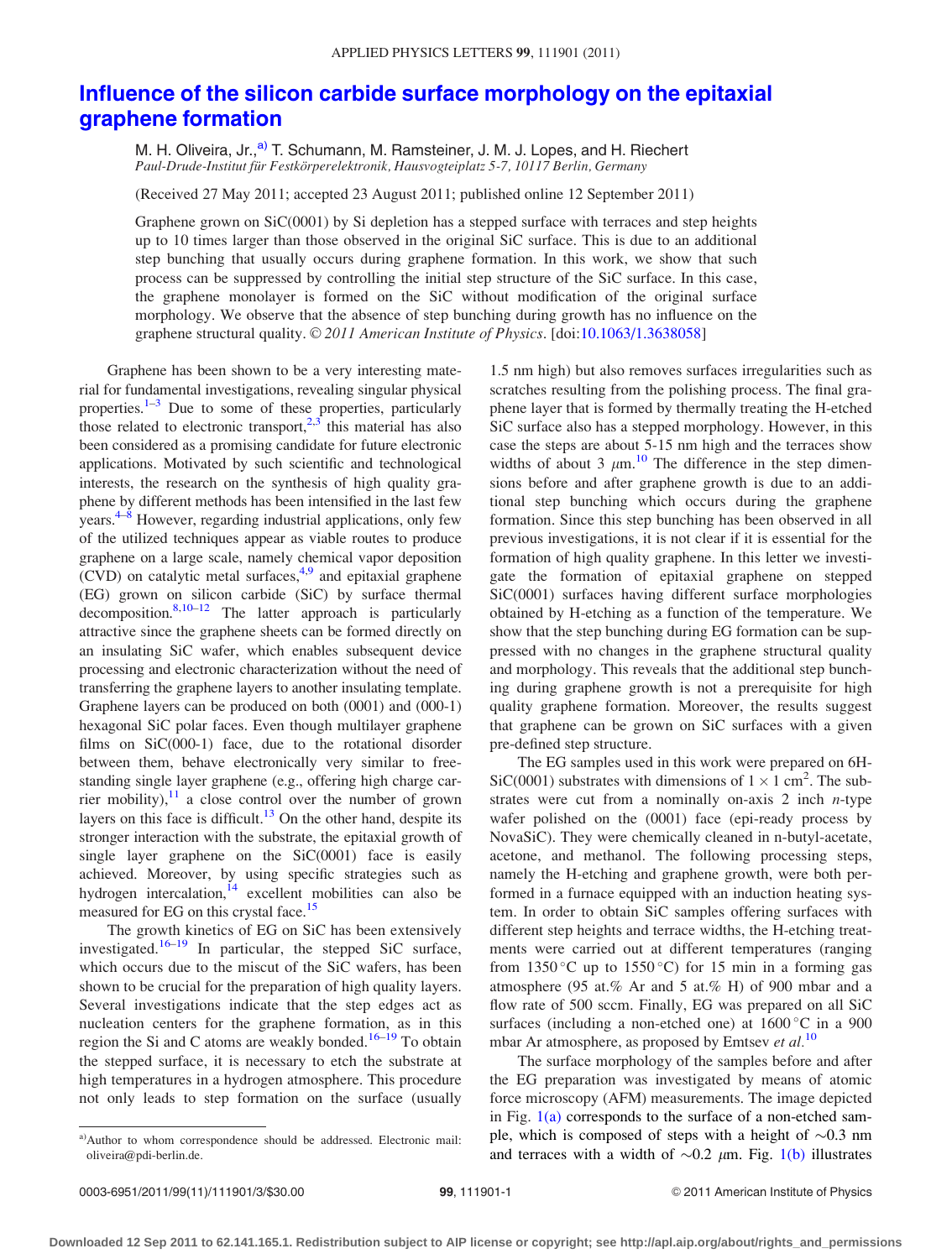<span id="page-1-0"></span>



FIG. 1. (Color online) AFM images of (a) a non-etched SiC(0001) surface (0.3 nm step height), (b) a H-etched surface with step height of half  $c_{6H-SiC}$ (0.75 nm), and (c) a H-etched surface with large steps (13 nm high), all obtained before graphene preparation. The respective AFM images obtained after graphene growth are shown in (d), (e) and (f).

the surface of a sample H-etched at  $1400^{\circ}$ C. In this case, step heights equal to half  $c_{6H\text{-}SiC}$  (0.75 nm) and 0.67  $\mu$ m wide terraces are observed. A sample with larger step dimensions (1.5 nm step height and 1.2  $\mu$ m terrace width) was also studied (not shown). The morphology of the SiC surfaces shown in Figs.  $1(a)$  and  $1(b)$  after EG formation is presented in Figs.  $1(d)$  and  $1(e)$ , respectively. In both cases (as well as for the other sample whose results are not shown here), it is observed that after the EG preparation, the surface is composed of graphene macro-terraces with widths of about 5.5  $\mu$ m and step heights of about 6 nm in average. Therefore, the results reveal that even for SiC surfaces with different initial



FIG. 2. Comparison between the profiles of the SiC stepped surface with initial step height of half  $c_{6H\text{-}SiC}$  (0.75 nm) and terraces with 0.67  $\mu$ m in width before (a) and after (b) graphene growth, and for the stepped surface with step height of 13 nm before (c) and after (d) graphene growth, where additional step bunching during graphene formation is not observed.

FIG. 3. (Color online) Raman spectra of the graphene samples prepared on different stepped SiC surfaces measured on the terrace and on the step edge.

step configurations, the final graphene surface that is formed as a result of an additional step bunching process exhibits a very similar morphology.

A different scenario is presented in Figs.  $1(c)$  and  $1(f)$ . The AFM image of a SiC surface obtained after H-etching at  $1550 \degree C$  (Fig. 1(c)) shows a stepped surface with average step height of 13 nm and terrace widths of 3.7  $\mu$ m. The AFM image of the same sample after the EG formation (Fig.  $1(f)$ ) is quite similar to the initial etched surface. Interestingly, the average values of 13 nm for the step height and 3.7  $\mu$ m for terrace width remain the same, meaning that further step bunching during graphene growth did not take place. The AFM profiles (see Fig. 2) for the surfaces of two different samples clearly show the additional step bunching (Figs.  $2(a)$  and  $2(b)$ ) and its absence (Figs.  $2(c)$  and  $2(d)$ ) during graphene preparation. This suppression may be due to the fact that the SiC surface containing steps of this height after etching has already reached a configuration of minimum surface free energy, $20,21$ which for the other samples could only be achieved during the EG formation process. Even though no additional step bunching is observed, movement of steps along the surface during graphene growth cannot be excluded $17$  and further investigations are necessary in order to clarify this aspect.

In order to analyze the effect of the different initial SiC surface configurations and the absence of the step bunching process on the graphene structural properties, Raman measurements were performed at the terrace and step edge regions for each sample after EG growth (Fig. 3). The spectra were recorded with a spatial resolution of 1  $\mu$ m using the 413.1 nm-line of a  $Kr^+$  ion laser for excitation. For the spectra shown in Fig. 3 the Raman signal from the SiC substrate has been subtracted from the original spectra. For all samples